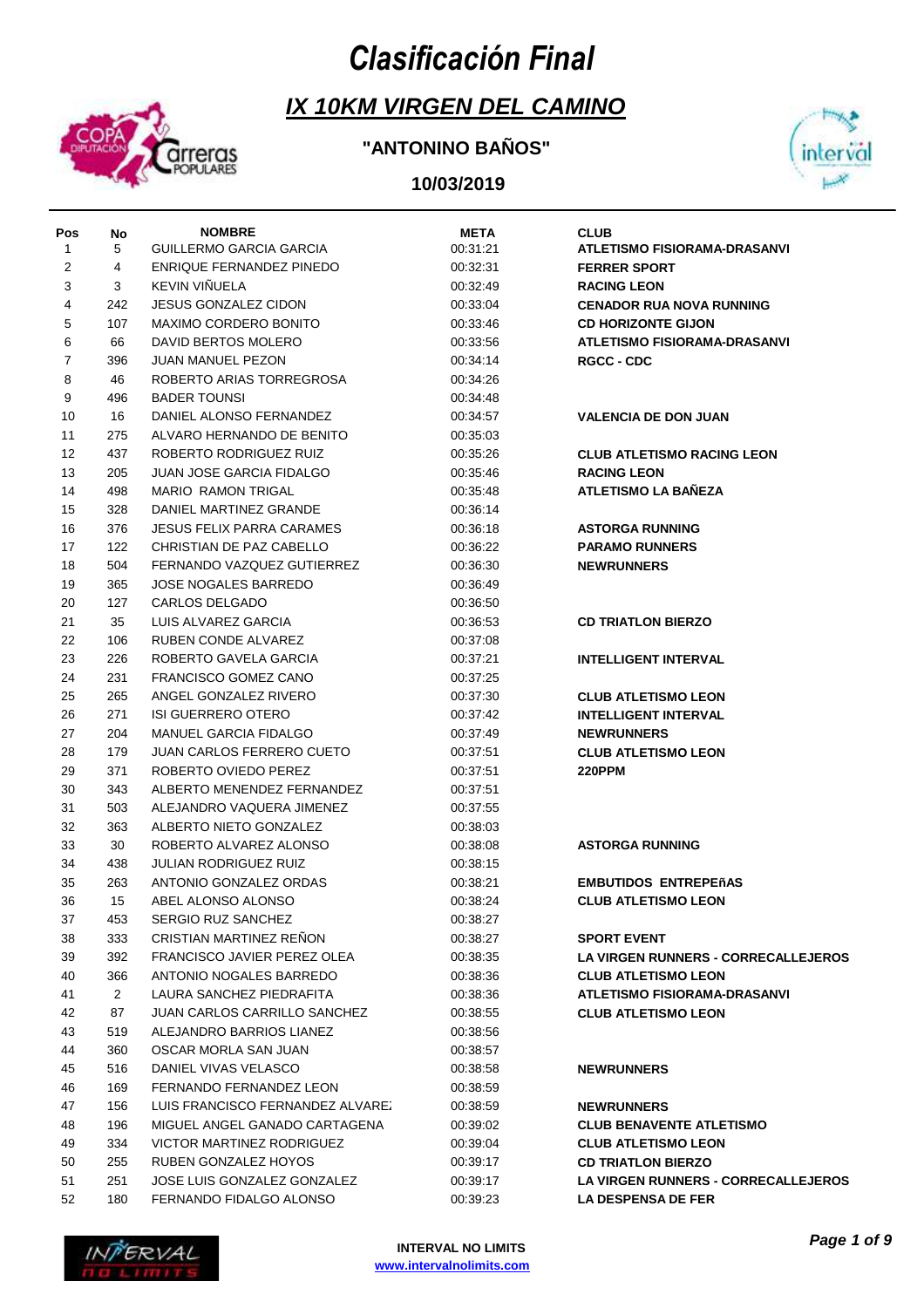

### **"ANTONINO BAÑOS"**



| Pos<br>53 | No<br>175 | <b>NOMBRE</b><br>MARIO FERNANDEZ REGO | <b>META</b><br>00:39:25 | <b>CLUB</b><br><b>CLUB ATLETISMO LEON</b> |
|-----------|-----------|---------------------------------------|-------------------------|-------------------------------------------|
| 54        | 316       | MIGUEL MARMIESSE FERNANDEZ            | 00:39:28                | <b>NUNCA CORRERAS SOLO</b>                |
| 55        | 525       | ISIDORO GARCIA ALVAREZ                | 00:39:33                |                                           |
| 56        | 508       | <b>JOSE VIDALES QUINTANA</b>          | 00:39:35                | <b>ASTORGA RUNNING</b>                    |
| 57        | 224       | <b>JESUS GARRIDO CASADO</b>           | 00:39:36                | <b>RECREO RUNNING</b>                     |
| 58        | 100       | MANUEL CHAIN SANCHEZ                  | 00:39:38                |                                           |
| 59        | 286       | ENRIQUE JUAN DE ABAJO                 | 00:39:41                |                                           |
| 60        | 236       | JORGE GONZALEZ VILLACORTA             | 00:39:41                |                                           |
|           |           | FERNANDO VALBUENA ROLDAN              |                         |                                           |
| 61        | 501       |                                       | 00:39:44                | <b>NEWRUNNERS</b>                         |
| 62        | 296       | VICTOR MIGUEL LOPEZ ALVAREZ           | 00:39:46                |                                           |
| 63        | 184       | <b>MARCO FLOREZ TIJERA</b>            | 00:39:46                | <b>CALZADOS LA ALPARGATA</b>              |
| 64        | 499       | ROBERTO TURRADO CAMBLOR               | 00:39:47                |                                           |
| 65        | 88        | ALBERT CASALS BARAT                   | 00:39:47                | <b>CLUB ATLETISMO BADAJOZ</b>             |
| 66        | 346       | ALEJANDRO MIGUELEZ GUTIERREZ          | 00:39:47                | <b>LEON CORRE</b>                         |
| 67        | 515       | SANTIAGO VIVAS ALEGRE                 | 00:39:49                | <b>NEWRUNNERS</b>                         |
| 68        | 412       | MIGUEL ANGEL RABANAL SAN ROMAN        | 00:39:50                | <b>OLAS &amp; NIEVE</b>                   |
| 69        | 142       | <b>MARTIN DONCEL PRESAA</b>           | 00:39:53                | <b>MTB RUNNERS</b>                        |
| 70        | 410       | <b>JORGE QUIROS AMIEVA</b>            | 00:39:53                |                                           |
| 71        | 312       | ALBERTO MANCHA GONZALEZ               | 00:40:00                | <b>CLUB ATLETISMO LEON</b>                |
| 72        | 372       | LORETO PACHO PASTRANA                 | 00:40:01                | LEÓN (RACING VALLADOLID)                  |
| 73        | 79        | <b>ERNESTO CANTERO</b>                | 00:40:01                | <b>ATLETAS DE CARRION</b>                 |
| 74        | 132       | ANTONIO DIEZ ALVERTE                  | 00:40:01                | <b>ASTORGA RUNNING</b>                    |
| 75        | 460       | JOSE LUIS SANCHEZ CASTANON            | 00:40:18                |                                           |
| 76        | 19        | ANGEL LUIS ALONSO FIUZA               | 00:40:21                | <b>LEGIO RUNNERS</b>                      |
| 77        | 218       | <b>JESUS GARCIA PABLOS</b>            | 00:40:23                |                                           |
| 78        | 491       | <b>TOMAS TEJEDOR</b>                  | 00:40:29                | <b>ASTORGA RUNNING</b>                    |
| 79        | 338       | <b>JOSE ANTONIO MAYO JUSTEL</b>       | 00:40:29                | <b>RECREO RUNNING</b>                     |
| 80        | 464       | EDUARDO SANTAMARTA GONZALEZ           | 00:40:32                |                                           |
| 81        | 207       | RICARDO GARCIA GONZALEZ               | 00:40:32                |                                           |
| 82        | 488       | RAMON TALADRID BARRIO                 | 00:40:38                | <b>CLUB BENAVENTE ATLETISMO</b>           |
| 83        | 51        | PATRICIA BAJO MARNE                   | 00:40:42                |                                           |
| 84        | 402       | MANUEL ANGEL PRIETO MARQUES           | 00:40:46                |                                           |
| 85        | 471       | <b>JOSE LUIS SANTOS GARCIA</b>        | 00:40:47                | UNO PUBLICIDAD TRAGALEGUAS                |
| 86        | 351       | <b>GADIEL MOLINA DELGADO</b>          | 00:40:48                | <b>220PPM</b>                             |
| 87        | 140       | <b>JOSE DOMINGUEZ BERJON</b>          | 00:40:48                | <b>ALCON ORIENTACIÓN</b>                  |
| 88        | 450       | ROBERTO RUBIO MIGUEL                  | 00:40:54                | LA VIRGEN RUNNERS - CORRECALLEJEROS       |
| 89        | 276       | RAFAEL HERRERO CASTILLA               | 00:40:56                | <b>CENADOR RUA NOVA RUNNING</b>           |
| 90        | 72        | <b>JUAN CABALLERO SUAREZ</b>          | 00:40:57                | <b>LEON CORRE</b>                         |
| 91        | 356       | JOSE ANTONIO MORAN RODRIGUEZ          | 00:41:04                |                                           |
| 92        | 374       | ADRIAN PARAMO AGUADO                  | 00:41:11                | <b>C. D. ANGUSTIAS</b>                    |
| 93        | 42        | <b>AGAPITO ARCE MARTINEZ</b>          | 00:41:18                | <b>ASTORGA RUNNING</b>                    |
| 94        | 359       | SERGIO MORLA SAN JUAN                 | 00:41:18                |                                           |
| 95        | 52        | ALBERTO BAÑOS CANO                    | 00:41:19                |                                           |
| 96        | 70        | <b>GABRIEL MANUEL BRAVO PEREZ</b>     | 00:41:19                | <b>FACKOKERS TEAM</b>                     |
| 97        | 146       | JOSE ENERO CAMPELLO                   | 00:41:24                | <b>CLUB ATLETISMO LEON</b>                |
| 98        | 81        | FAUSTINO CAÑON NOGALEDO               | 00:41:24                | <b>CLUB ATLETISMO LEON</b>                |
| 99        | 362       | <b>JUANJO NICOLAS TORICES</b>         | 00:41:26                | <b>NEWRUNNERS</b>                         |
| 100       | 307       | JOSE MANUEL LOPEZ POMARETA            | 00:41:27                |                                           |
| 101       | 186       | OSCAR VILLACORTA FERNANDEZ            | 00:41:35                | <b>LEON CORRE</b>                         |
| 102       | 353       | ANGEL MONTIEL MATEOS                  | 00:41:36                | <b>RECREO RUNNING</b>                     |
| 103       | 429       | SANTOS RODRIGUEZ GUTIERREZ            | 00:41:39                | <b>LEON CORRE</b>                         |
| 104       | 80        | JESUS CAÑO GONZALEZ                   | 00:41:44                | <b>MTB RUNNERS LEON</b>                   |
| 105       | 121       | FLORENTINO DE LA VEGA SALAMANCA       | 00:41:52                | <b>BRIGADA NOCTURNA</b>                   |
| 106       | 391       | VICTOR PEREZ MELCON                   | 00:41:53                |                                           |
| 107       | 183       | ALEX FLOREZ                           | 00:41:56                | <b>GALLEGUILLOS F.C</b>                   |
| 108       | 258       | TATIANA GONZALEZ LORENZANA            | 00:42:11                | <b>ALPACATRAX</b>                         |

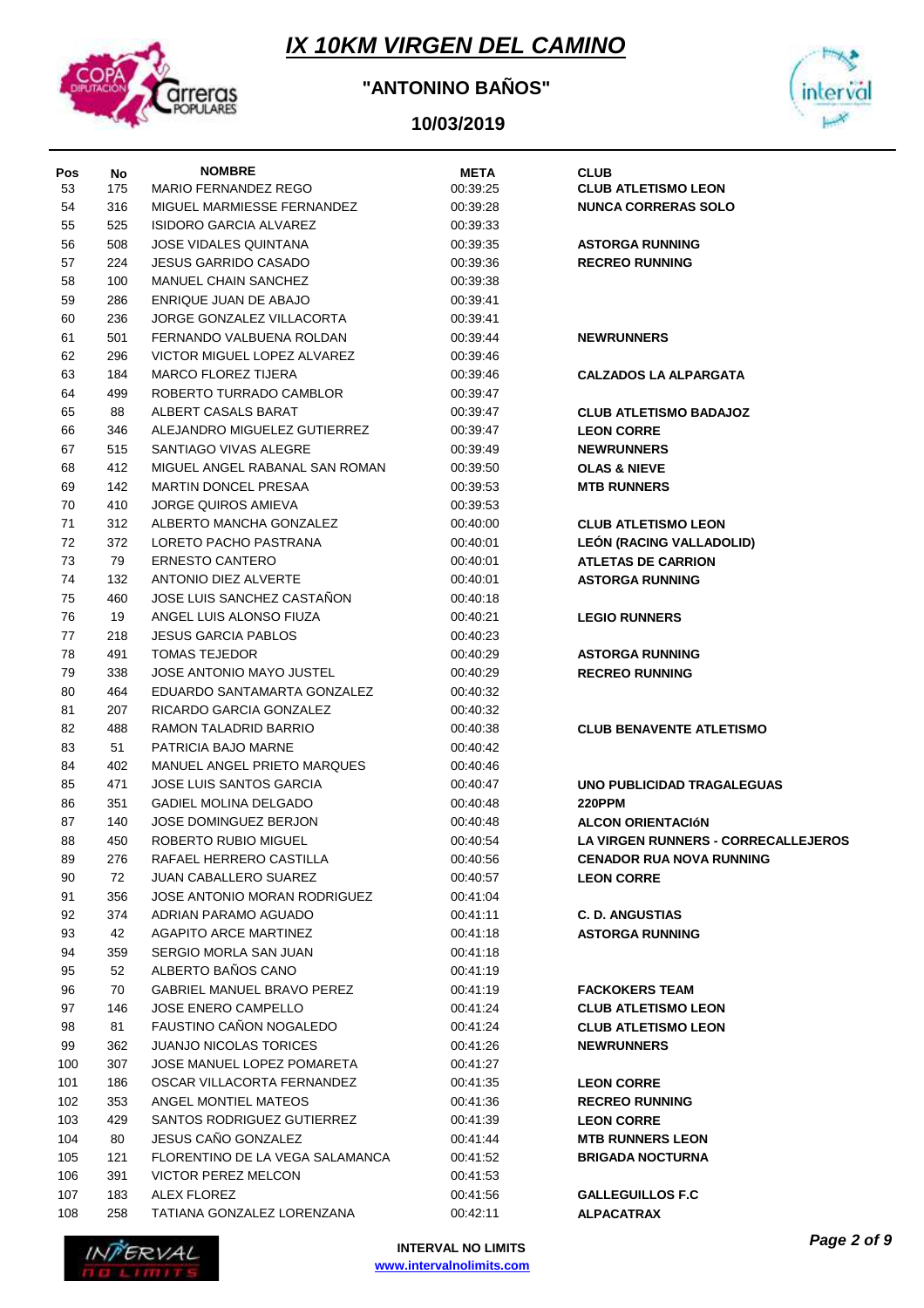

### **"ANTONINO BAÑOS"**



| Pos | No  | <b>NOMBRE</b>                          | <b>META</b> | <b>CLUB</b>                                |
|-----|-----|----------------------------------------|-------------|--------------------------------------------|
| 109 | 300 | JOSE ANTONIO LOPEZ FERNANDEZ           | 00:42:12    | <b>CENADOR RUA NOVA RUNNING</b>            |
| 110 | 487 | JOSE ALBERTO SUAREZ VAZQUEZ            | 00:42:13    |                                            |
| 111 | 472 | JOSE LUIS SANTOS LOBATO                | 00:42:14    | <b>COMERCIAL ULSA</b>                      |
| 112 | 401 | JOSE LUIS PRIETO FERNANDEZ             | 00:42:19    | <b>CD 2007 LLANERA</b>                     |
| 113 | 246 | <b>FRANCISCO MANUEL GONZALEZ FERN/</b> | 00:42:22    | <b>ATLETISMO LA BANEZA</b>                 |
| 114 | 77  | <b>IVAN CAMPOS DE CELA</b>             | 00:42:23    |                                            |
| 115 | 478 | <b>EMILIO SEIJO MONTES</b>             | 00:42:24    |                                            |
| 116 | 470 | <b>VENANCIO SANTOS FIERRO</b>          | 00:42:24    |                                            |
| 117 | 47  | CARLOS ARMESTO BAYON                   | 00:42:25    |                                            |
| 118 | 479 | RAFAEL SERRANO BLANCO                  | 00:42:28    | <b>ATLETISMO LA BANEZA</b>                 |
| 119 | 119 | ROBERTO DE LA PUENTE PUENTE            | 00:42:28    |                                            |
| 120 | 511 | JORGE VILLAVERDE DE LUCAS              | 00:42:32    |                                            |
| 121 | 277 | PEDRO HIDALGO YANES                    | 00.42.33    |                                            |
| 122 | 314 | <b>MARIO MARCOS GARCIA</b>             | 00:42:35    | <b>CLINICA MAS QUE FISIO</b>               |
| 123 | 484 | ROBERTO SILVA BARREIRA                 | 00:42:36    |                                            |
| 124 | 297 | <b>IGNACIO LOPEZ ANQUELA</b>           | 00:42:37    |                                            |
| 125 | 344 | JOSE ALBERTO MENDEZ FLOREZ             | 00:42:38    | <b>CASA DE ASTURIAS</b>                    |
| 126 | 206 | <b>MARTA GARCIA GARCIA</b>             | 00:42:39    | <b>ATLETISMO FISIORAMA-DRASANVI</b>        |
| 127 | 247 | JOSE CARLOS GONZALEZ GARCIA            | 00.42.40    |                                            |
| 128 | 482 | <b>JOSE LUIS SEVILLA GARCIA</b>        | 00:42:42    | <b>ASTORGA RUNNING</b>                     |
| 129 | 442 | FCO JAVIER ROJO GONZALEZ               | 00:42:42    | <b>RECREO RUNNING</b>                      |
| 130 | 413 | <b>JOSE CARLOS REBOLLO PEREIRA</b>     | 00:42:42    | <b>RECREO RUNNING</b>                      |
| 131 | 143 | FRANKLIN ALEXANDER DURAN BARRIO        | 00:42:42    |                                            |
| 132 | 330 | ALEJANDRO MARTINEZ MATEOS              | 00:42:42    |                                            |
| 133 | 339 | MARIO MEDIAVILLA DEL REGUERO           | 00.42.43    |                                            |
| 134 | 7   | ALBERTO ADURIZ SARABIA                 | 00.42.46    | <b>CLUB PUENTECILLAS PALENCIA</b>          |
| 135 | 326 | CARLOS MARTINEZ GARCIA                 | 00.42.46    | <b>BRIGADA NOCTURNA</b>                    |
| 136 | 181 | <b>JESUS FIDALGO RODRIGUEZ</b>         | 00.42.47    | <b>MTB-RUNNERS LEON</b>                    |
| 137 | 320 | LUIS ALFONSO MARTIN LOPEZ              | 00:42:54    |                                            |
| 138 | 264 | MARIA GONZALEZ PEREIRA                 | 00:42:54    |                                            |
| 139 | 14  | <b>MONICA ALLER GUTIERREZ</b>          | 00:42:55    | <b>CENADOR RUA NOVA RUNNING</b>            |
| 140 | 405 | DIEGO PROSPERO CANON                   | 00.42:57    | <b>TORTUGAS TRAIL LEON</b>                 |
| 141 | 524 | CARMEN VIÑUELA MARTIN                  | 00:42:57    | <b>220PPM</b>                              |
| 142 | 304 | ALBERTO LOPEZ PEREZ                    | 00:43:00    |                                            |
| 143 | 201 | PEDRO GARCIA CELA                      | 00:43:01    |                                            |
| 144 | 441 | <b>CARLOS RODRIGUEZ TORRES</b>         | 00:43:01    | <b>LA DESPENSA DE FER RUNNING</b>          |
| 145 | 228 | MANUEL GERVAS FALCON                   | 00:43:04    |                                            |
| 146 | 150 | JUAN CARLOS ESTEVEZ ESCAMOCHER         | 00:43:04    | <b>INTELLIGENT INTERVAL</b>                |
| 147 | 185 | CARLOS FOLGADO LOPEZ                   | 00:43:07    |                                            |
| 148 | 55  | ROBERTO BARREALES MARTINEZ             | 00:43:10    | <b>MTB-RUNNERS LEON</b>                    |
| 149 | 311 | NARY LY                                | 00:43:10    | <b>CLUB ATLETISMO RACING LEON</b>          |
| 150 | 139 | ANTONINO DIEZ RIERO                    | 00:43:13    | <b>LA VIRGEN RUNNERS - CORRECALLEJEROS</b> |
| 151 | 56  | ALBERTO BARRIO GONZALEZ                | 00:43:14    | <b>RACING LEON</b>                         |
| 152 | 259 | JAVIER GONZALEZ LORENZANA              | 00:43:16    | <b>INTERVAL</b>                            |
| 153 | 26  | <b>ISABEL ALONSO VELEZ</b>             | 00:43:19    | <b>CLUB ATLETISMO RACING LEON</b>          |
| 154 | 321 | SANTIAGO MARTINEZ ALBA                 | 00:43:24    |                                            |
| 155 | 217 | <b>JESUS GABRIEL GARCIA NOGUERAS</b>   | 00:43:29    |                                            |
| 156 | 74  | CARLOS CALLEJA                         | 00:43:31    | <b>DCABRERIZOS</b>                         |
| 157 | 310 | ADRIANO LUENGOS FIDALGO                | 00:43:32    | <b>CLUB ATLETISMO LEON</b>                 |
| 158 | 377 | JOSE MARIA PASCUAL BLANCO              | 00:43:36    | <b>RECREO RUNNING</b>                      |
| 159 | 145 | DOVILE EIBUTYTE                        | 00:43:50    | <b>CLUB ATLETISMO LEON</b>                 |
| 160 | 270 | ANGEL GUERRERO BLANCO                  | 00:43:53    | <b>RECREO RUNNING</b>                      |
| 161 | 283 | BORJA JIMENEZ TASCON                   | 00:43:55    |                                            |
| 162 | 155 | FERNANDO FERNANDEZ ALONSO              | 00:43:58    | <b>LEON CORRE</b>                          |
| 163 | 57  | JOSE ANGEL BARRIOLUENGO CALDER(        | 00:43:59    | <b>ASTORGA RUNNING</b>                     |
| 164 | 279 | <b>FLORENCIO IGLESIAS GARCIA</b>       | 00:43:59    | <b>LA DESPENSA DE FER RUNNING</b>          |
|     |     |                                        |             |                                            |

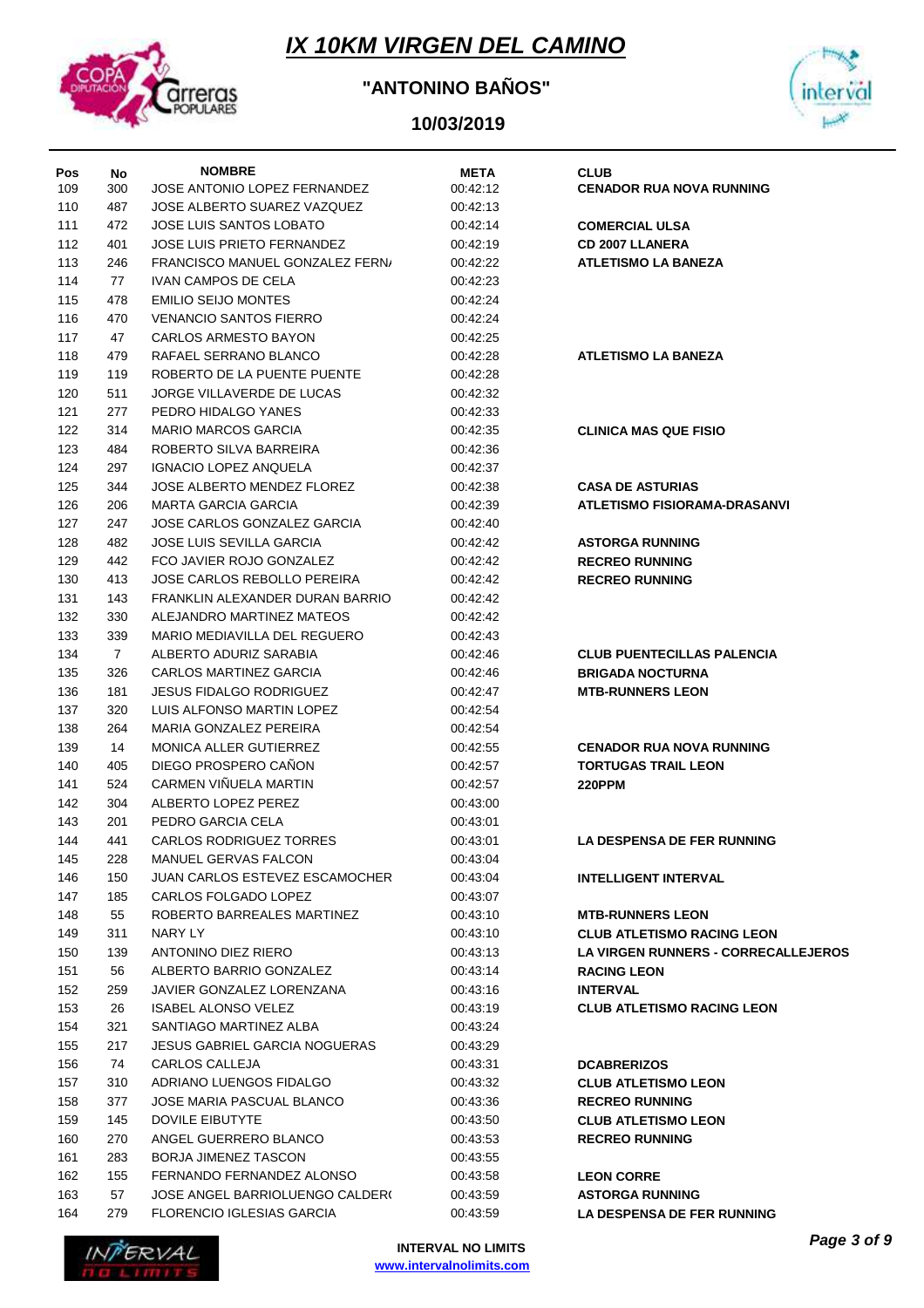

### **"ANTONINO BAÑOS"**



| Pos | No  | <b>NOMBRE</b>                          | <b>META</b> | <b>CLUB</b>                                 |
|-----|-----|----------------------------------------|-------------|---------------------------------------------|
| 165 | 426 | ARMANDO RODRIGUEZ DIEZ                 | 00:44:00    | <b>MTB RUNNERS</b>                          |
| 166 | 13  | <b>JORGE ALLER GUTIERREZ</b>           | 00:44:02    | <b>LEON CORRE</b>                           |
| 167 | 331 | <b>ISABEL MARTINEZ NOVO</b>            | 00:44:05    | <b>CLUB ATLETISMO LEON</b>                  |
| 168 | 455 | JORGE SABUGO SOUSA                     | 00:44:05    | <b>CLUB ATLETISMO LEON</b>                  |
| 169 | 116 | JUAN LUIS DE CASTRO VALLADARES         | 00:44:19    | <b>PARAMO RUNNERS</b>                       |
| 170 | 250 | MANUEL ANGEL GONZALEZ GONZALEZ         | 00:44:25    | <b>CAR LA ROBLA</b>                         |
| 171 | 409 | BLAS QUINTANILLA GONZALEZ              | 00:44:26    | <b>NUNCA CORRERAS SOLO</b>                  |
| 172 | 109 | <b>HECTOR CRESPO ALONSO</b>            | 00:44:29    | <b>RECREO RUNNING</b>                       |
| 173 | 416 | JOSE MANUEL RIOS DEL CANO              | 00:44:29    |                                             |
| 174 | 213 | ADRIAN GARCIA LOPEZ                    | 00:44:32    |                                             |
| 175 | 367 | ANGEL NUEVO MARTINEZ                   | 00:44:32    | <b>CASA DE ASTURIAS</b>                     |
| 176 | 241 | FRANCISCO GONZALEZ BERNARDO            | 00:44:37    | <b>BODEGAS VITALIS</b>                      |
| 177 | 96  | GUILLERMO CEBRIAN JIMENEZ              | 00:44:41    |                                             |
| 178 | 238 | <b>JUDA GONZALEZ ACEA</b>              | 00:44:42    | <b>CLUB ATLETISMO LEON</b>                  |
| 179 | 454 | NOELIA SABUGO                          | 00:44:42    | <b>CLUB ATLETISMO LEON</b>                  |
| 180 | 89  | RODRIGO CASTAÑO SELA                   | 00:44:43    |                                             |
| 181 | 62  | JOSE ALBERTO BENITEZ ANDRADES          | 00:44:47    | <b>CLINICA MAS QUE FISIO</b>                |
| 182 | 397 | ANTONIO PINILLA HOMPANERA              | 00:44:48    | <b>CLINICA MAS QUE FISIO</b>                |
| 183 | 244 | ANTONIO GONZALEZ DEL VALLE             | 00:44:51    |                                             |
| 184 | 386 | JOSE ANGEL PEREZ DURAN                 | 00:44:55    | <b>OLAS &amp; NIEVE</b>                     |
| 185 | 384 | RUBEN DARIO PEREZ CAMPOANOR            | 00:44:57    | <b>LEON CORRE</b>                           |
| 186 | 389 | ROBERTO CARLOS PEREZ MARTINEZ          | 00:44:57    | <b>TROBAJO DEL CAMINO</b>                   |
| 187 | 506 | <b>JOSE DIEGO VELILLA ABARRIO</b>      | 00:44:59    |                                             |
| 188 | 130 | FER DIEZ LAGO                          | 00:45:03    | <b>RECREO RUNNING</b>                       |
| 189 | 148 | <b>JUAN FRANCISCO ESCUDERO ESPINOS</b> | 00:45:11    |                                             |
| 190 | 144 | JAVIER DURAN IGLESIAS                  | 00:45:16    | <b>CLUB ATLETISMO RACING LEON</b>           |
| 191 | 421 | OSKARIN RODRIGUEZ                      | 00:45:16    | <b>CLUB ATLETISMO RACING LEON</b>           |
| 192 | 208 | EDUARDO MENENDEZ                       | 00:45:17    |                                             |
| 193 | 407 | LUIS PUENTE MARIN                      | 00:45:17    |                                             |
| 194 | 91  | FCO JAVIER CASTELLANOS MARCOS          | 00:45:18    | <b>LA UNIÓN DE CAMPOS</b>                   |
| 195 | 25  | ROBERTO ALONSO SASTRE                  | 00:45:19    |                                             |
| 196 | 252 | FRANCISCO GONZALEZ GONZALEZ            | 00:45:20    |                                             |
| 197 | 41  | FERNANDO ARAGON GUTIERREZ              | 00:45:24    |                                             |
| 198 | 319 | FRANCISCO JAVIER MARTIN GONZALEZ       | 00:45:25    |                                             |
| 199 | 432 | CARLOS RODRIGUEZ PASCUAL               | 00:45:29    | <b>COYANCA TRAIL</b>                        |
| 200 | 287 | <b>RADU LACATUS</b>                    | 00:45:31    | <b>SALVADORES BIKE TEAM</b>                 |
| 201 | 514 | CARMEN VIÑUELA ALVAREZ                 | 00:45:31    | <b>CAR LA ROBLA</b>                         |
| 202 | 54  | <b>ISAAC BAÑOS LOZANO</b>              | 00:45:38    |                                             |
| 203 | 220 | <b>JOSE MARIA GARCIA RODRIGUEZ</b>     | 00:45:39    |                                             |
| 204 | 225 | LUIS GARRIDO MUÑOZ                     | 00:45:43    | <b>INTELLIGENT INTERVAL</b>                 |
| 205 | 9   | ANTONIO ALBA LAGO                      | 00:45:46    | <b>LA VIRGEN RUNNERS - CORRECALLEJEROS</b>  |
| 206 | 73  | JOSE ENRIQUE CABERO MAYO               | 00:45:51    | <b>CAR LA ROBLA</b>                         |
| 207 | 324 | DIEGO MARTINEZ CUEVAS                  | 00:45:53    |                                             |
| 208 | 154 | LUIS MIGUEL FERNANDEZ                  | 00:45:54    | <b>CAR LA ROBLA</b>                         |
| 209 | 352 | <b>JORGE MONJE SUTIL</b>               | 00:45:56    |                                             |
| 210 | 348 | <b>ISRAEL MOLERO DEL VALLE</b>         | 00:45:57    | <b>LA VIRGEN RUNNERS - CORRECALLEJEROS</b>  |
| 211 | 349 | <b>CRISTIAN MOLERO DEL VALLE</b>       | 00:45:57    |                                             |
| 212 | 481 | ALFONSO CEFERINO SERRANO MARTIN        | 00:46:02    |                                             |
| 213 | 12  | <b>JOSE MANUEL ALIJA PEREZ</b>         | 00:46:03    | <b>CLINICA MAS QUE FISIO</b>                |
| 214 | 189 | <b>JAVIER FREIRE RUBIO</b>             | 00:46:06    | <b>LA VIRGEN RUNNER'S - CORRECALLEJEROS</b> |
| 215 | 355 | FABIO MORAN GARCIA                     | 00:46:10    | <b>RADIKAL BIERZO TEAM</b>                  |
| 216 | 369 | NATALIE ORMEROD                        | 00:46:11    | <b>LEON CORRE</b>                           |
| 217 | 361 | JAVIER NAVARRO GARCIA                  | 00:46:11    | <b>LEON CORRE</b>                           |
| 218 | 64  | MIGUEL BERMEJO PACIOS                  | 00:46:16    |                                             |
| 219 | 125 | <b>SENEN DEL CANTO</b>                 | 00:46:16    | <b>CLINICA MAS QUE FISIO</b>                |
| 220 | 289 | <b>FRANCISCO LASTRES GARCIA</b>        | 00:46:18    | <b>CAR LA ROBLA</b>                         |
|     |     |                                        |             |                                             |

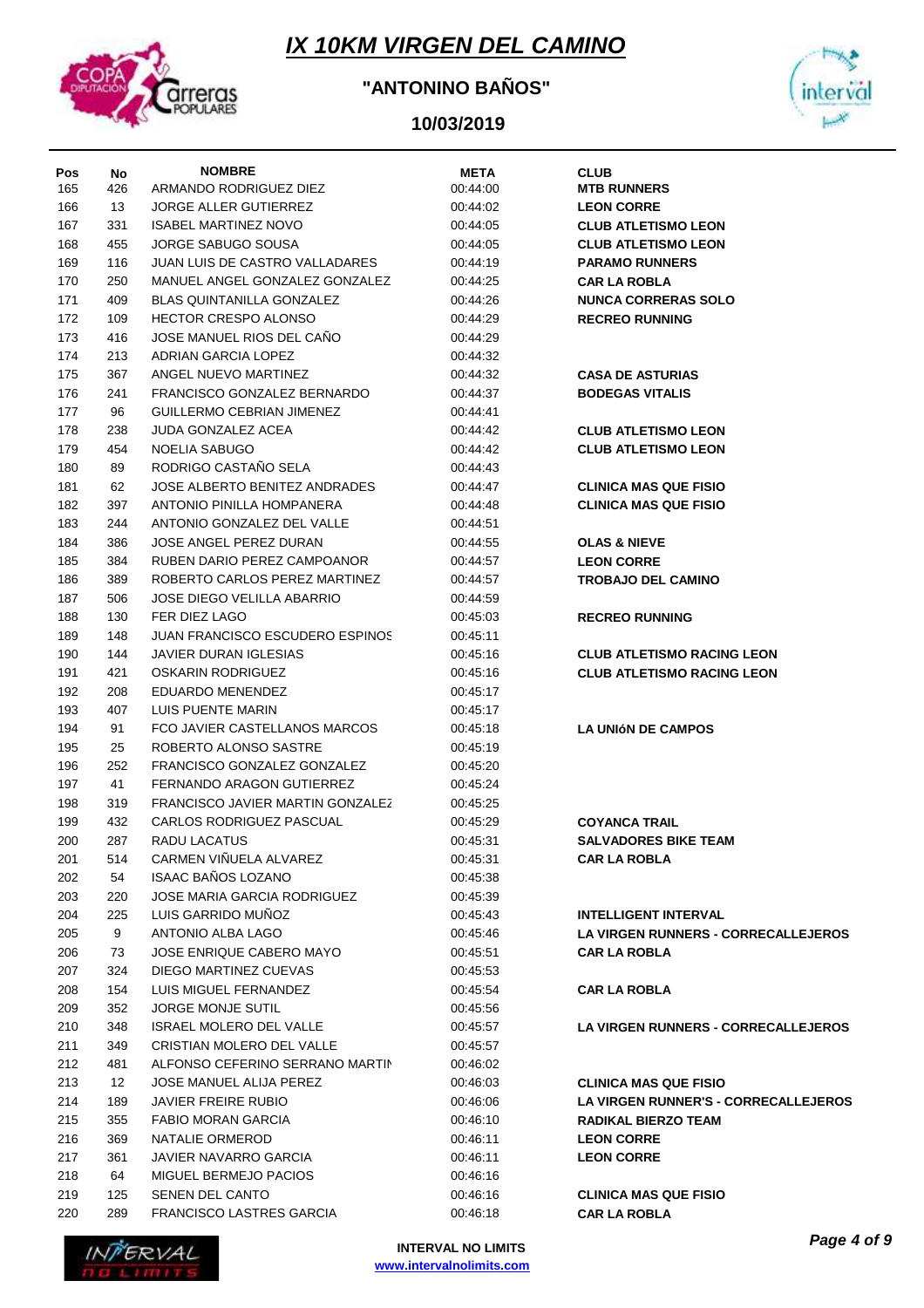

### **"ANTONINO BAÑOS"**



| Pos | No  | <b>NOMBRE</b>                          | <b>META</b> | <b>CLUB</b>                                 |
|-----|-----|----------------------------------------|-------------|---------------------------------------------|
| 221 | 111 | DANIEL CRIADO FERNANDEZ                | 00:46:20    | <b>SALVADORES BIKE TEAM</b>                 |
| 222 | 192 | DAVID GAGO GONZALEZ                    | 00:46:24    |                                             |
| 223 | 68  | ANGEL BLANCO                           | 00:46:25    |                                             |
| 224 | 388 | <b>IGNACIO PEREZ MARTINEZ</b>          | 00:46:26    |                                             |
| 225 | 458 | RAUL SANCHEZ                           | 00:46:26    |                                             |
| 226 | 257 | JOSE GONZALEZ LOPEZ                    | 00:46:28    |                                             |
| 227 | 315 | OSCAR SANTIAGO MARCOS MARTINEZ         | 00:46:40    |                                             |
| 228 | 167 | ISMAEL FERNANDEZ HERNANDO              | 00:46:43    | <b>CLUB BENAVENTE ATLETISMO</b>             |
| 229 | 370 | ANDREA OVEJERO MADRAZO                 | 00.46.44    | <b>CENADOR RUA NOVA RUNNING</b>             |
| 230 | 357 | FERNANDO MORANO SECO                   | 00:46:44    |                                             |
| 231 | 45  | MARCO ARIAS RODRIGUEZ                  | 00:46:51    |                                             |
| 232 | 82  | JOSE MANUEL CARBALLAL PUENTE           | 00:46:58    | <b>LEON CORRE</b>                           |
| 233 | 382 | EVA PEREZ ALVAREZ                      | 00:46:59    |                                             |
| 234 | 211 | <b>FRANCISCO MANUEL GARCIA GUTIERR</b> | 00:46:59    | <b>LA VIRGEN RUNNERS - CORRECALLEJEROS</b>  |
| 235 | 387 | PATRICIA PEREZ FRESNO                  | 00:47:01    | <b>ATLETISMO FISIORAMA-DRASANVI</b>         |
| 236 | 227 | <b>ENRIQUE GAYOSO LLAMAS</b>           | 00:47:02    | <b>MTB-RUNNERS LEON</b>                     |
| 237 | 380 | <b>ESTHER PEREZ</b>                    | 00:47:06    |                                             |
| 238 | 480 | JOSE MANUEL SERRANO GARCIA             | 00:47:09    |                                             |
| 239 | 398 | JUAN CARLOS POLLEDO                    | 00:47:09    |                                             |
| 240 | 131 | JUAN CARLOS DIEZ ALONSO                |             |                                             |
| 241 |     | JORGE SOLIS RODRIGEZ                   | 00:47:11    | <b>RECREO RUNNING</b>                       |
|     | 485 |                                        | 00:47:12    | <b>CASA GALICIA</b>                         |
| 242 | 313 | LEONARDO MANCHA GONZALEZ               | 00:47:13    |                                             |
| 243 | 393 | JOSE PEREZ PEREZ                       | 00:47:23    | <b>BRIGADA NOCTURNA</b>                     |
| 244 | 99  | JULIO CESAR BARRIO GONZALEZ            | 00:47:30    | <b>RACING LEON</b>                          |
| 245 | 489 | ANA ISABEL TASCON HUERGO               | 00:47:31    | <b>NUNCA CORRERAS SOLO</b>                  |
| 246 | 373 | JEREMIAS PALOTTA                       | 00:47:32    |                                             |
| 247 | 152 | MAXIMINO FERNANDEZ GARCIA              | 00:47:32    | <b>NUNCA CORRERAS SOLO</b>                  |
| 248 | 203 | SILVIA M <sup>a</sup> GARCIA FERNANDEZ | 00:47:32    | <b>SCD RIBADESELLA</b>                      |
| 249 | 341 | SEVERINO J MENDEZ SUAREZ               | 00:47:32    | <b>SCD RIBADESELLA</b>                      |
| 250 | 90  | JULIAN CASTELLANO CASAS                | 00:47:48    | <b>LEON CORRE</b>                           |
| 251 | 520 | <b>DUNIA HAMED GARCIA</b>              | 00:47:51    |                                             |
| 252 | 451 | MIGUEL RUIPEREZ KOUICEM                | 00:47:51    |                                             |
| 253 | 266 | FLORENCIO GONZALEZ TASCON              | 00:47:54    |                                             |
| 254 | 164 | JAVIER FERNANDEZ GARCIA                | 00:47:58    |                                             |
| 255 | 195 | JAVIER GALLEGO GARCIA                  | 00:48:02    |                                             |
| 256 | 308 | JULIAN LOPEZ REDONDO                   | 00:48:04    |                                             |
| 257 | 340 | LORENA MEDINA PEREZ                    | 00:48:07    | <b>CLUB ATLETISMO LEON</b>                  |
| 258 | 293 | <b>JESUS LINARES GONZALEZ</b>          | 00:48:07    | <b>CLUB ATLETISMO LEON</b>                  |
| 259 | 476 | <b>JOSE MANUEL SARRION MARTINEZ</b>    | 00:48:08    |                                             |
| 260 | 347 | DIEGO MILLAN DE LA CALLE               | 00:48:08    | <b>CLUB ATLETISMO LEON</b>                  |
| 261 | 368 | TAMARA OCHOA RUIZ                      | 00:48:10    |                                             |
| 262 | 115 | MARCOS DE CASO LLANES                  | 00:48:15    |                                             |
| 263 | 335 | JANDRI MATEOS                          | 00:48:19    | <b>NUNCA CORRERAS SOLO</b>                  |
| 264 | 473 | EDUARDO SANTOS MORAL                   | 00:48:23    |                                             |
| 265 | 22  | JOSE MARIA ALONSO MONTALVO             | 00:48:23    | <b>LEON CORRE CHAPISTERIA ALONSO</b>        |
| 266 | 292 | <b>MAYKEL LIEBANA</b>                  | 00:48:26    | <b>ENDURACE TRAIL SCHOOL</b>                |
| 267 | 61  | DARIUS STEFAN BELICI BELICI            | 00:48:30    |                                             |
| 268 | 254 | VICTOR GONZALEZ HERNANDEZ              | 00:48:33    |                                             |
| 269 | 295 | <b>FRANCISCO LOPEZ</b>                 | 00:48:39    | <b>RECREO RUNNING</b>                       |
| 270 | 33  | CARLOS ALVAREZ CASTILLO                | 00:48:41    | <b>NUNCA CORRERAS SOLO</b>                  |
| 271 | 193 | SARA GAGO REDONDO                      | 00:48:43    |                                             |
| 272 | 49  | RAUL ASENSIO MARTIN                    | 00:48:48    |                                             |
| 273 | 103 | VALERIANO COLINAS MUNOZ                | 00:48:49    | <b>CORRECALLEJEROS - LA VIRGEN RUNNER'S</b> |
| 274 | 466 | ALEJANDRO SANTOS ALMIRANTE             | 00:48:50    | <b>INTELLIGENT INTERVAL</b>                 |
| 275 | 136 | MARTA MARIA DIEZ LAGO                  | 00:48:50    | <b>RECREO RUNNING</b>                       |
| 276 | 345 | LUIS MIGUELEZ GIGOSOS                  | 00:48:50    | <b>CAR LA ROBLA</b>                         |

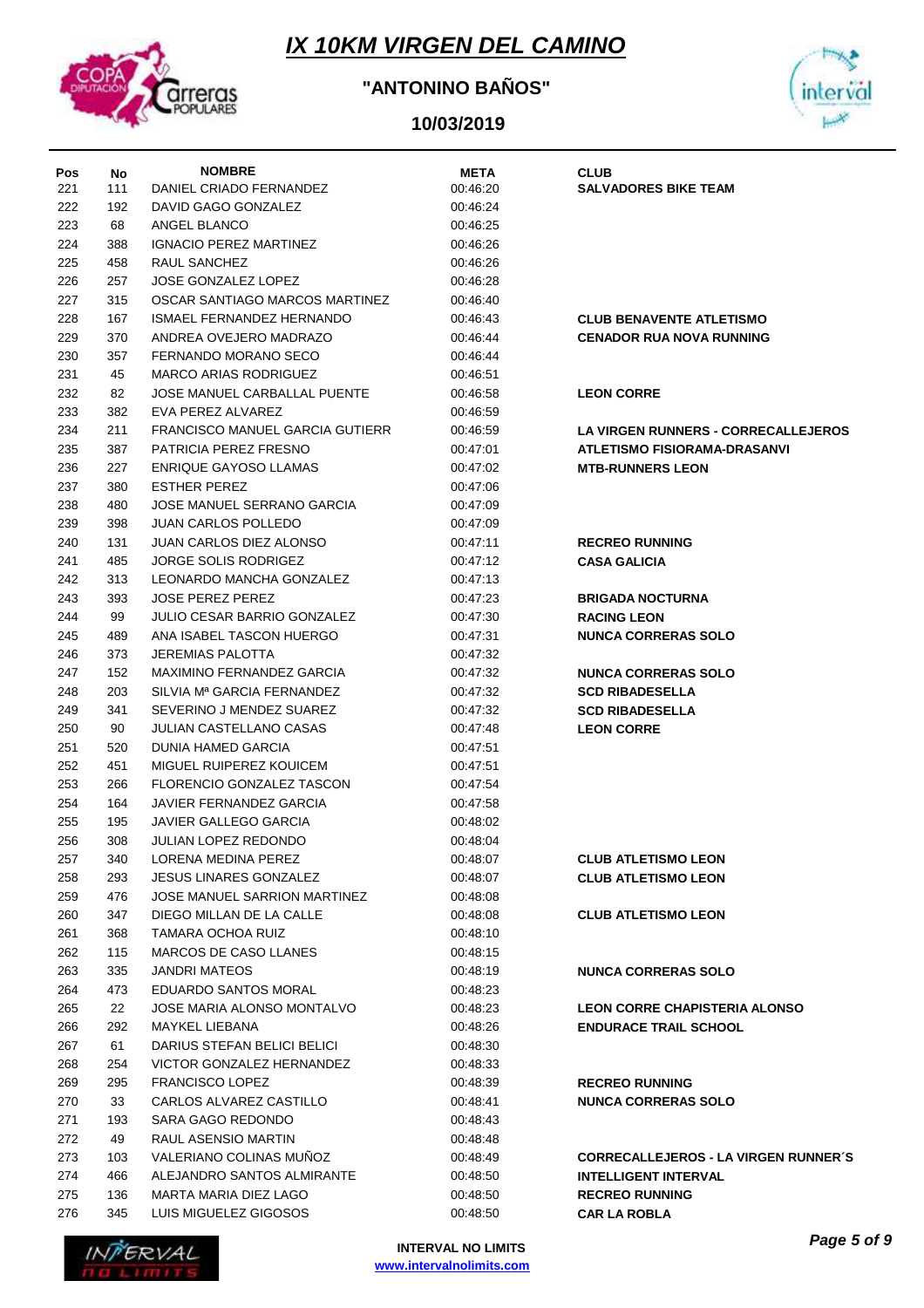

### **"ANTONINO BAÑOS"**



| Pos | No  | <b>NOMBRE</b>                        | <b>META</b> | <b>CLUB</b>                                |
|-----|-----|--------------------------------------|-------------|--------------------------------------------|
| 277 | 243 | ISABEL GONZALEZ DE ABAJO             | 00:48:51    | <b>RACING LEON</b>                         |
| 278 | 232 | MARCOS GOMEZ CARRASCO                | 00:48:54    | <b>SALVADORES BIKE TEAM</b>                |
| 279 | 493 | LAURA TEZZA LUSARDI                  | 00:48:54    | <b>LEON CORRE</b>                          |
| 280 | 159 | <b>JOSE AGUSTIN FERNANDEZ CELA</b>   | 00:48:54    | <b>INTELLIGENT INTERVAL</b>                |
| 281 | 492 | <b>JULIAN ANDRES TEZZA DIOTTO</b>    | 00:48:54    |                                            |
| 282 | 477 | <b>JORGE SEDANO MUNOZ</b>            | 00:48:55    |                                            |
| 283 | 21  | <b>JORGE ALONSO MACIA</b>            | 00:48:57    | <b>CLUB DEPORTIVO TRILEON</b>              |
| 284 | 490 | <b>CARLOS TASCON RIVERO</b>          | 00:48:58    |                                            |
| 285 | 249 | ALBERTO GONZALEZ GONZALEZ            | 00:49:04    | LA VIRGEN RUNNERS - CORRECALLEJEROS        |
| 286 | 177 | VALENTIN FERNANDEZ SUAREZ            | 00:49:05    |                                            |
| 287 | 447 | OLGA RUBIO ALVAREZ                   | 00:49:06    | <b>RACING LEON</b>                         |
| 288 | 282 | <b>FRANCISCO INFANTE BOLANOS</b>     | 00:49:09    | <b>CASA GALICIA</b>                        |
| 289 | 138 | TINO DIEZ PINILLA                    | 00:49:11    |                                            |
| 290 | 415 | <b>VICENTE RIEGO</b>                 | 00:49:11    | PILOÑA DEPORTE                             |
| 291 | 381 | ANGEL DOMINGO PEREZ ALIJA            | 00:49:12    |                                            |
| 292 | 112 | <b>GUSTAVO CRUZ</b>                  | 00:49:12    | <b>ASTORGA RUNNING</b>                     |
| 293 | 234 | ANA ISABEL GOMEZ REGUERA             | 00:49:13    | <b>LEON CORRE</b>                          |
|     | 176 | INIGO FERNANDEZ SALEGUI              | 00:49:14    |                                            |
| 294 |     | <b>JOSE MANUEL MARRAS RODRIGUEZ</b>  |             |                                            |
| 295 | 317 |                                      | 00:49:15    |                                            |
| 296 | 383 | <b>JUAN CARLOS PEREZ BADIOLA</b>     | 00:49:18    | <b>OLAS &amp; NIEVE</b>                    |
| 297 | 420 | CARLOS MANUEL ROCA GOMEZ             | 00:49:23    |                                            |
| 298 | 38  | <b>JOSE FELIX ALVAREZ SIERRA</b>     | 00:49:33    | <b>LA VIRGEN RUNNERS - CORRECALLEJEROS</b> |
| 299 | 190 | VICTOR MIGUEL FUERTES CABALLERO      | 00:49:36    |                                            |
| 300 | 202 | CRISTINA GARCIA FERNANDEZ            | 00:49:36    |                                            |
| 301 | 163 | FERMIN FERNANDEZ GARCIA              | 00:49:41    |                                            |
| 302 | 375 | <b>HECTOR PAREDES SUAREZ</b>         | 00:49:42    |                                            |
| 303 | 385 | <b>ISAAC PEREZ CORTES</b>            | 00:49:45    |                                            |
| 304 | 117 | NOEMI DE LA FUENTE PEREZ             | 00:49:50    | <b>ATLETISMO LA BANEZA</b>                 |
| 305 | 512 | SANTIAGO VILLEGAS SERRANO            | 00:49:53    |                                            |
| 306 | 120 | JOSE RAMON DE LA VEGA SAL            | 00:50:00    |                                            |
| 307 | 230 | CRISTINA TERESA GOMEZ CABALLERO      | 00:50:00    |                                            |
| 308 | 141 | <b>JESUS MANUEL DOMINGUEZ GARCIA</b> | 00:50:12    |                                            |
| 309 | 262 | RUBEN GONZALEZ MARTINEZ              | 00:50:18    |                                            |
| 310 | 399 | <b>MANUEL ANGEL PRIETO</b>           | 00:50:38    |                                            |
| 311 | 256 | DANI GONZALEZ LOPEZ                  | 00:50:40    |                                            |
| 312 | 379 | <b>GUILLERMO PELAEZ ALLER</b>        | 00:50:43    | <b>LA VIRGEN RUNNERS - CORRECALLEJEROS</b> |
| 313 | 465 | JOSE ANTONIO SANTIAGO RUEDA          | 00:50:44    |                                            |
| 314 | 147 | BENITO DE PRADO CASTELLANA           | 00:50:53    | <b>ASTORGA RUNNING</b>                     |
| 315 | 327 | CARLOS MARTINEZ GONZALEZ             | 00:50:53    | <b>ASTORGA RUNNING</b>                     |
| 316 | 198 | <b>RUTH GARCIA ALEGRE</b>            | 00:50:53    | <b>ASTORGA RUNNING</b>                     |
| 317 | 358 | RUBEN MORENO GUTIERREZ               | 00:50:58    |                                            |
| 318 | 210 | <b>JAIRO GARCIA GONZALEZ</b>         | 00:51:02    |                                            |
| 319 | 222 | PEDRO GARCIA SANCHEZ                 | 00:51:07    | <b>NUNCA CORRERAS SOLO</b>                 |
| 320 | 39  | JOSE ANTONIO ANDRES CUENCA           | 00:51:08    |                                            |
| 321 | 69  | JOSE MANUEL BOTAS DOMINGUEZ          | 00:51:08    | <b>RECREO RUNNING</b>                      |
| 322 | 301 | SARA LOPEZ GONZALEZ                  | 00:51:09    | <b>LA VIRGEN RUNNERS - CORRECALLEJEROS</b> |
| 323 | 53  | TOMAS BAÑOS GRANADO                  | 00:51:10    |                                            |
| 324 | 215 | <b>CARLOS GARCIA MORAL</b>           | 00:51:11    |                                            |
| 325 | 284 | RAUL JORGE CHAMOSO                   | 00:51:27    |                                            |
| 326 | 149 | JOSE ANGEL ESPADAS DIEZ              | 00:51:27    |                                            |
| 327 | 403 | ALBERTO PRIETO RIESCO                | 00:51:29    | <b>LEGIO RUNNERS</b>                       |
| 328 | 92  | ISAAC CASTIÑEIRA FERNANDEZ           | 00:51:29    | <b>LA VIRGEN RUNNERS - CORRECALLEJEROS</b> |
| 329 | 468 | SONIA SANTOS BARRIOLUENGO            | 00:51:30    | <b>LA VIRGEN RUNNERS - CORRECALLEJEROS</b> |
| 330 | 171 | OSCAR FERNANDEZ MARTINEZ             | 00:51:31    |                                            |
| 331 | 18  | ESTRELLA ALONSO FIERRO               | 00:51:32    | <b>ASTORGA RUNNING</b>                     |
| 332 | 342 | <b>ERASMO MENDEZ UGIDOS</b>          | 00:51:34    | <b>CASA DE ASTURIAS</b>                    |

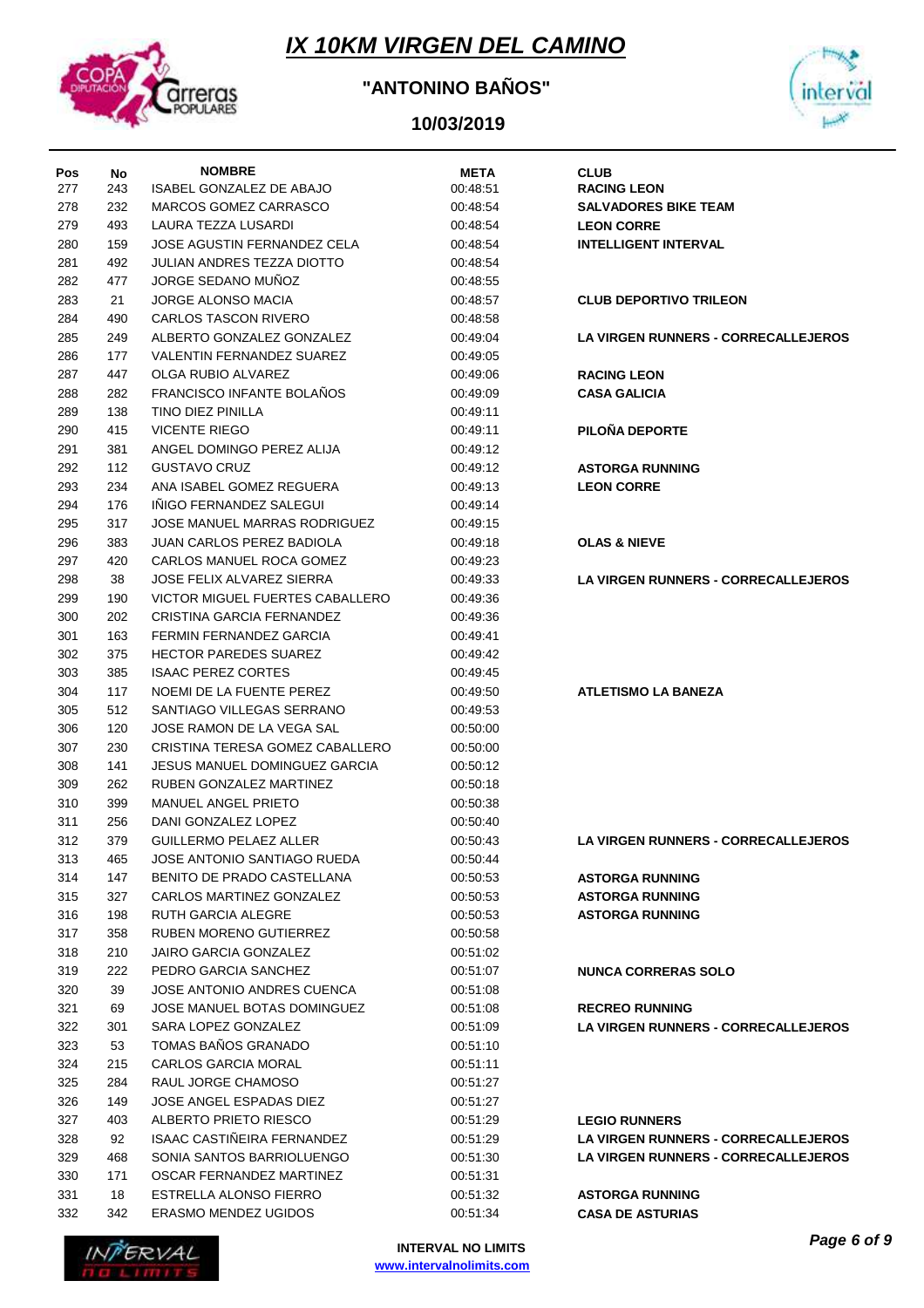

### **"ANTONINO BAÑOS"**



|            |           | <b>NOMBRE</b>                         | <b>META</b> | <b>CLUB</b>                                |
|------------|-----------|---------------------------------------|-------------|--------------------------------------------|
| Pos<br>333 | No<br>291 | <b>MANUEL LENA MORAN</b>              | 00:51:38    | LA VIRGEN RUNNERS - CORRECALLEJEROS        |
| 334        | 78        | CARMEN CANSECO RAMON                  | 00:51:40    | <b>RACING LEON</b>                         |
| 335        | 510       | DIEGO VILLAN PALENZUELA               | 00:51:41    |                                            |
| 336        | 248       | MARIA CONSUELO GONZALEZ GARCIA        | 00:51:43    | <b>INTELLIGENT INTERVAL</b>                |
| 337        | 298       | ARSENIO LOPEZ CASTELLANO              | 00:51:43    |                                            |
| 338        | 23        | ELENA ALONSO RODRIGUEZ                | 00:51:45    | <b>INTELLIGENT INTERVAL</b>                |
| 339        | 268       | JONATHAN GRANDE FERNANDEZ             | 00:51:46    | <b>LEON CORRE</b>                          |
| 340        | 134       | SUSANA DIEZ GONZALEZ                  | 00:51:50    |                                            |
| 341        | 101       | JOSE RAMON CHARRO ALVAREZ             | 00:51:50    |                                            |
| 342        | 440       | <b>JAVIER RODRIGUEZ SANTOCILDES</b>   | 00:51:54    |                                            |
| 343        | 76        | <b>JOSE MARIA CALVO TORRERO</b>       | 00:52:13    |                                            |
| 344        | 419       | FRANCISCO JAVIER ROBLES DEL RIO       | 00:52:13    |                                            |
| 345        | 461       | <b>FROILAN SANCHEZ PRIETO</b>         | 00:52:14    |                                            |
| 346        | 31        | MARIA ALVAREZ ARGUESO                 | 00:52:15    | <b>LEÓN CORRE</b>                          |
| 347        | 67        | NOEMI BLACOW PEREZ                    | 00:52:18    | <b>LEGIO RUNNERS</b>                       |
| 348        | 191       | ALBERTO GAGO FERNANDEZ                | 00:52:20    |                                            |
| 349        | 126       | <b>JESUS VICENTE DEL TORO QUIROGA</b> | 00:52:20    |                                            |
| 350        | 223       | ALVARO GARCIA VILLANUEVA              | 00:52:23    |                                            |
| 351        | 444       | PILAR ROSALES GONZALEZ                | 00:52:23    | <b>MTB RUNNERS LEON</b>                    |
| 352        | 336       | JOSE CARLOS MATEOS ALVAREZ            | 00:52:24    | <b>MTB-RUNNERS LEON</b>                    |
| 353        | 29        | JOSE LUIS ALVAREZ MORAN               | 00:52:24    | <b>CAR LA ROBLA</b>                        |
| 354        | 513       | <b>FRANCISCO VINAGRE ALONSO</b>       | 00:52:31    |                                            |
| 355        | 118       | DAVID DE LA PUENTE GREGORIO           | 00:52:34    |                                            |
| 356        | 58        | <b>ISMAEL BAYON ANTOLIN</b>           | 00:52:40    | <b>MTB - RUNNERSLEON</b>                   |
| 357        | 11        | RAUL ALEGRE GONZALEZ                  | 00:52:43    |                                            |
| 358        | 71        | ANDRES BREZMES DE LEON                | 00:52:44    | <b>RONIN RUNNERS</b>                       |
| 359        | 521       | IVAN GARCIA ALVAREZ                   | 00:52:48    |                                            |
| 360        | 354       | NEREA MORALES RODRIGUEZ               | 00:52:50    | <b>RACING LEON</b>                         |
| 361        | 161       | PEDRO EDUARDO FERNANDEZ FERNAN        | 00:52:55    | <b>INTELLIGENT INTERVAL INSTAX</b>         |
| 362        | 408       | JOSE QUIJADA CASTAÑO                  | 00:52:55    |                                            |
| 363        | 337       | ESTEFANIA MAURIZ ALVAREZ              | 00:52:57    | <b>LAS GACELAS</b>                         |
| 364        | 197       | SANTIAGO GARCIA ALAIZ                 | 00:52:58    | <b>INTERVAL</b>                            |
| 365        | 124       | ANTONIO DEL BLANCO ALONSO             | 00:53:09    | <b>CORRECAMINOS TEAM</b>                   |
| 366        | 425       | ANA RODRIGUEZ COLINO                  | 00:53:20    | <b>CENADOR RUA NOVA RUNNING</b>            |
| 367        | 212       | <b>CRISTINA GARCIA LOPEZ</b>          | 00:53:23    |                                            |
| 368        | 173       | SARA FERNANDEZ NISTAL                 | 00:53:28    |                                            |
| 369        | 160       | JOSE FERNANDEZ DEL RIO                | 00:53:28    |                                            |
| 370        | 272       | <b>JOSE GUTIERREZ FERRERAS</b>        | 00:53:34    |                                            |
| 371        | 98        | ALBERTO CERRILLO CUENCA               | 00:53:56    |                                            |
| 372        | 448       | JAVIER RUBIO DE LA FUENTE             | 00:53:57    | <b>LA VIRGEN RUNNERS - CORRECALLEJEROS</b> |
| 373        | 435       | SATURNINO RODRIGUEZ POZUELO           | 00:54:04    | <b>NUNCA CORRERAS SOLO</b>                 |
| 374        | 214       | PALOMA GARCIA LOZANO PUENTE           | 00:54:04    |                                            |
| 375        | 332       | EDUARDO MARTINEZ PINTO                | 00:54:04    | <b>NUNCA CORRERAS SOLO</b>                 |
| 376        | 502       | <b>VERONICA VALCARCE MERAYO</b>       | 00:54:05    |                                            |
| 377        | 8         | PEDRO JOSE AGUADO RODRIGUEZ           | 00:54:06    | <b>OLAS &amp; NIEVE</b>                    |
| 378        | 290       | MIGUEL LAZO SERRA                     | 00:54:11    | <b>CLINICA MAS QUE FISIO</b>               |
| 379        | 151       | LAURA FELIZ VILLAFAÑE                 | 00:54:14    | <b>INTELLIGENT INTERVAL</b>                |
| 380        | 456       | SILVIA SALAS GONZALEZ                 | 00:54:15    | <b>NUNCA CORRERAS SOLO</b>                 |
| 381        | 199       | <b>MARIA GARCIA BEDIA</b>             | 00:54:23    |                                            |
| 382        | 75        | MARIA CORAL CALVO ORTIZ               | 00:54:26    | <b>LAS GACELAS</b>                         |
| 383        | 517       | SONIA ZARRAQUIÑOS ELORZA              | 00:54:26    | <b>LAS GACELAS</b>                         |
| 384        | 318       | SONIA MARTIN BARREIRO                 | 00:54:32    | <b>LAS GACELAS</b>                         |
| 385        | 433       | ROBERTO RODRIGUEZ PEREZ               | 00:54:37    |                                            |
| 386        | 322       | JAIME MARTINEZ ARENAS                 | 00:54:58    |                                            |
| 387        | 162       | MANUEL FERNANDEZ FERNANDEZ            | 00:54:59    |                                            |
| 388        | 43        | MIRIAM ARCHELOS ALVARO                | 00:54:59    | LA VIRGEN RUNNERS - CORRECALLEJEROS        |

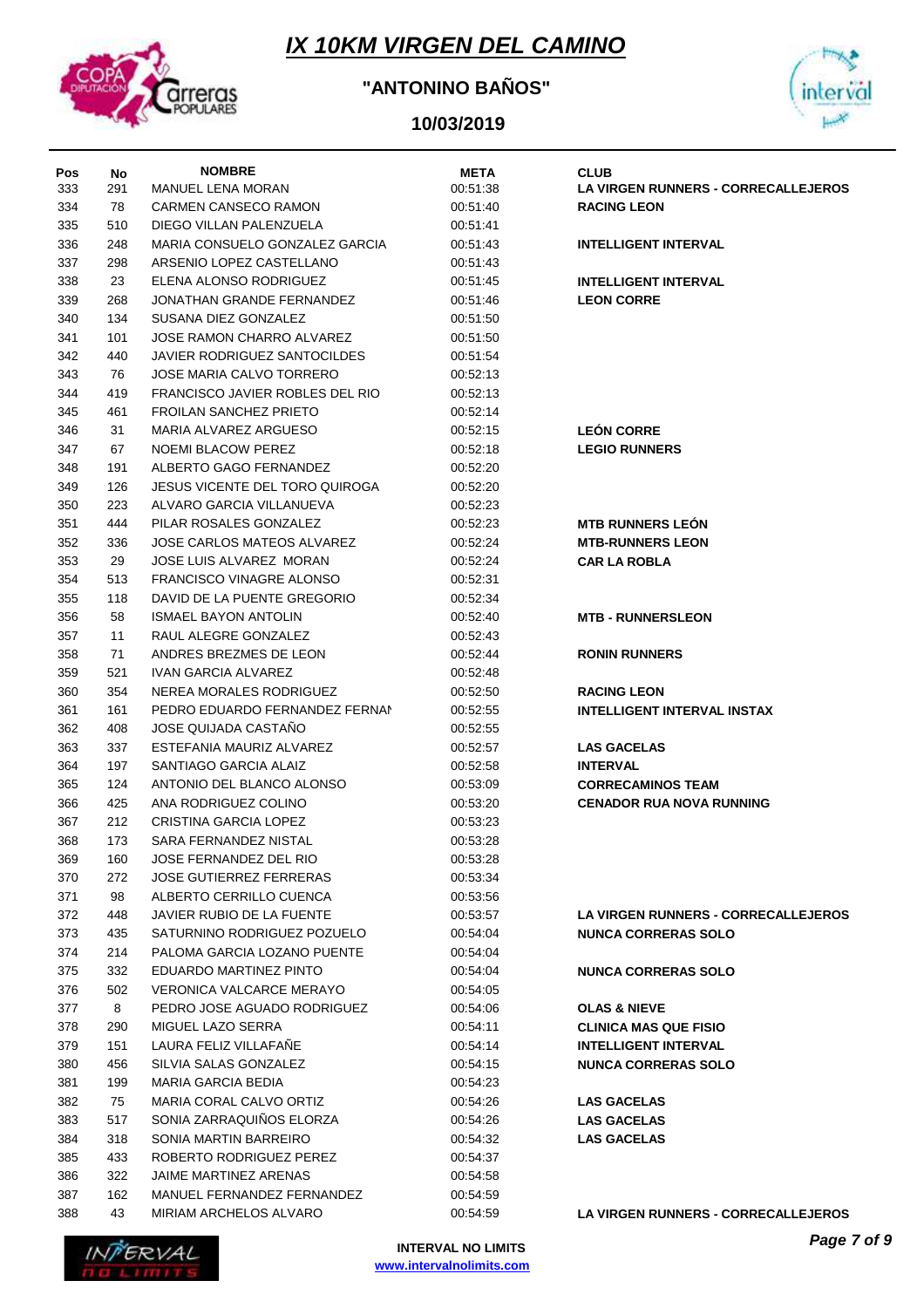

### **"ANTONINO BAÑOS"**



|            |           | <b>NOMBRE</b>                        |                         |                                            |
|------------|-----------|--------------------------------------|-------------------------|--------------------------------------------|
| Pos<br>389 | No<br>505 | SONIA VAZQUEZ LOPEZ                  | <b>META</b><br>00:55:10 | <b>CLUB</b>                                |
| 390        | 48        | LUCIA ARZA RIO                       | 00:55:21                |                                            |
| 391        | 495       | <b>JOSE IGNACIO TORIBIO MARCELLO</b> | 00:55:24                |                                            |
| 392        | 309       | <b>CLARA LUCAS DOMINGUEZ</b>         | 00:55:24                |                                            |
| 393        | 36        | ESTEBAN ALVAREZ MARCOS               | 00:55:25                | <b>CASA GALICIA</b>                        |
| 394        | 260       | DORI GONZALEZ LORENZANA              | 00:55:32                | <b>RECREO RUNNING</b>                      |
|            |           |                                      |                         |                                            |
| 395        | 94        | SONIA CASTRO                         | 00:55:33                |                                            |
| 396        | 170       | DAVID FERNANDEZ MARTINEZ             | 00:55:38                |                                            |
| 397        | 219       | DAVID GARCIA RODRIGUEZ               | 00:55:42                |                                            |
| 398        | 153       | <b>VICTOR FERNANDEZ</b>              | 00:55:46                | <b>CORRECAMINOS TEAM</b>                   |
| 399        | 434       | PEDRO ANGEL RODRIGUEZ PEREZ          | 00:55:47                |                                            |
| 400        | 253       | JOSE MARIA GONZALEZ GONZALEZ         | 00:55:51                | <b>NUNCA CORRERAS SOLO</b>                 |
| 401        | 137       | <b>CARLOS DIEZ PEREZ</b>             | 00:55:51                | <b>COYANCA TRAIL</b>                       |
| 402        | 261       | MARINA GONZALEZ LORENZANA            | 00:55:52                |                                            |
| 403        | 414       | FCO JAVIER REDONDO ROBLES            | 00:55:56                |                                            |
| 404        | 423       | SARA RODRIGUEZ BUJAN                 | 00:56:08                |                                            |
| 405        | 523       | LAURA CUETO BURDIEL                  | 00:56:14                |                                            |
| 406        | 411       | <b>EMILIO QUITERIO</b>               | 00:56:15                |                                            |
| 407        | 44        | MARIA ISABEL ARDURA ALVAREZ          | 00:56:18                | <b>VITALDENT LEON</b>                      |
| 408        | 269       | DAVID GUERRA GONZALEZ                | 00:56:27                |                                            |
| 409        | 113       | <b>ENRIQUE CUBILLAS PUENTE</b>       | 00:56:28                |                                            |
| 410        | 417       | BEATRIZ ROA MARTINEZ                 | 00:56:43                |                                            |
| 411        | 59        | MIGUEL ANGEL BAYON RODRIGUEZ         | 00:57:05                |                                            |
| 412        | 329       | DIANA MARTINEZ MATANZA               | 00:57:05                |                                            |
| 413        | 285       | ANGEL JOSA CORDERO                   | 00:57:07                |                                            |
| 414        | 474       | MOISES SARIÑENA CLAVIJO              | 00:57:17                |                                            |
| 415        | 302       | PEDRO JOSE LOPEZ MOYANO              | 00:57:18                |                                            |
| 416        | 305       | NURIA LOPEZ PEREZ                    | 00:57:27                |                                            |
| 417        | 60        | <b>JULIETTE BECK</b>                 | 00:57:44                |                                            |
| 418        | 364       | MARIA ARANZAZU NISTAL VICENTE        | 00:58:01                |                                            |
| 419        | 10        | ALEJANDRO ALBA LOPEZ                 | 00:58:26                | <b>LA VIRGEN RUNNERS - CORRECALLEJEROS</b> |
| 420        | 445       | DAVID RUANO REBOLLO                  | 00:58:38                |                                            |
| 421        | 104       | JOSE ISAAC COLINAS MUNOZ             | 00:58:39                | <b>LA VIRGEN RUNNERS - CORRECALLEJEROS</b> |
| 422        | 446       | ANGEL RUBAL DIAZ                     | 00:58:55                |                                            |
| 423        | 63        | MIGUEL ANGEL BENITEZ ANDRADES        | 00:59:16                |                                            |
| 424        | 280       | <b>MARTA IGLESIAS MENGOD</b>         | 00:59:29                |                                            |
| 425        | 467       | CAMINO SANTOS ALVAREZ                | 00:59:41                |                                            |
| 426        | 418       | <b>JOSE IGNACIO ROBLA BLAS</b>       | 00:59:41                |                                            |
| 427        | 404       | NORBERTO MAGIN PRIETO TRANCON        | 01:00:00                | <b>LEGIO RUNNERS</b>                       |
| 428        | 168       | RAFAEL FERNANDEZ HUERTA              | 01:00:14                | <b>CLINICA MAS QUE FISIO</b>               |
| 429        | 93        | ANA CASTRILLO GONZALEZ               | 01:00:15                |                                            |
| 430        | 105       | MONICA COLINAS RODRIGUEZ             | 01:00:18                |                                            |
| 431        | 135       | VICTORIA DIEZ GONZALEZ               | 01:00:25                |                                            |
| 432        | 129       | RUBEN DIAZ GARCIA                    | 01:00:25                |                                            |
| 433        | 507       | FRANCISCO JAVIER VENCES BENITO       | 01:00:27                |                                            |
| 434        | 182       | DAVID FIERRO GONZALEZ                | 01:01:19                |                                            |
| 435        | 84        | RAQUEL CARRACEDO BLANCO              | 01:01:41                |                                            |
| 436        | 452       | <b>JUAN ANTONIO RUIZ GUIRAO</b>      | 01:01:59                |                                            |
| 437        | 274       | TERESA HERNANDEZ NIETO               | 01:02:18                |                                            |
| 438        | 431       | CAROLINA RODRIGUEZ LAGE              | 01:02:18                |                                            |
| 439        | 17        | LUIS ALONSO FERNANDEZ                | 01:02:21                | <b>OLAS &amp; NIEVE</b>                    |
| 440        | 157       | MAEVA FERNANDEZ ARIAS                | 01:02:30                |                                            |
| 441        | 172       | GLORIA CARBALLO ALONSO               | 01:03:40                | <b>TROTARIEGOS</b>                         |
| 442        | 37        | NICESIO ALVAREZ OLIVERA              | 01:03:40                | <b>TROTARIEGOS</b>                         |
| 443        | 209       | <b>BALNCA LANZA RUBIO</b>            | 01:03:40                |                                            |
| 444        | 178       | VIRJINIA FERRER MORRIS               | 01:03:56                | <b>SOMOS ULE</b>                           |
|            |           |                                      |                         |                                            |